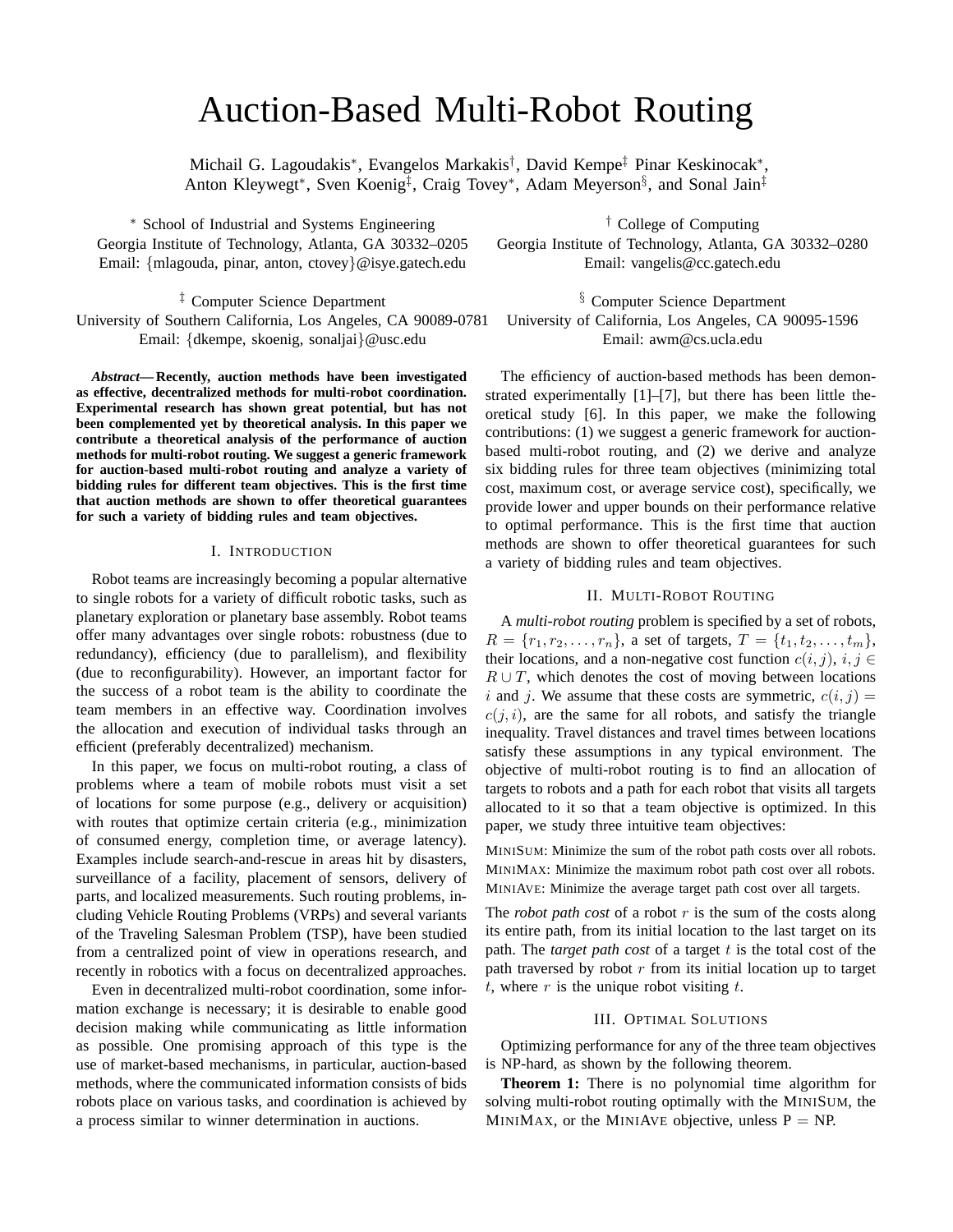*Proof:* We show that a polynomial-time algorithm for multi-robot routing with any of the three objectives implies a polynomial time algorithm for Hamiltonian Path, a well known NP-complete problem. An instance of Hamiltonian Path consists of a graph  $G = (V, E)$  and a vertex v, and we are asked to decide if there exists a path starting from  $v$ that visits all the vertices exactly once. We reduce it to an instance of multi-robot routing as follows. Let  $G' = (V, c)$  be the complete weighted graph on V with weights  $c(u, w) = 1$ , if  $(u, w) \in E$ , and  $c(u, w) = 2$ , otherwise. One robot is placed at vertex v and the remaining  $|V| - 1$  vertices are designated as targets. The costs (weights) in  $G'$  satisfy the triangle inequality.

We claim that  $G$  has a Hamiltonian path if and only if an optimal MINISUM solution in G' has a cost of  $|V| - 1$ . A Hamiltonian path in  $G$  is also an optimal MINISUM solution in G' with cost  $|V| - 1$  (this is the least possible cost for visiting  $|V| - 1$  targets). Conversely, if G does not have a Hamiltonian path, then any path in  $G'$  that starts from  $v$  and visits all the vertices exactly once has to use some edge of  $\cos t$  2 in  $G'$ . Hence, the cost of an optimal solution will be at least  $|V|$ . Similarly, G has a Hamiltonian path if and only if an optimal MINIMAX solution in G' has a cost of  $|V| - 1$ . Finally, G has a Hamiltonian path if and only if an optimal MINIAVE solution in G' has a cost of  $(1 + 2 + ... + (|V| (2) + (|V| - 1)$  $/(|V| - 1) = |V|/2$ .

Given this hardness result, we focus on efficient approximation algorithms for solving large-scale instances of multi-robot routing. However, optimal solutions for small instances can be obtained through a mixed integer programming formulation.

#### IV. AUCTION FRAMEWORK

Our auction-based coordination system for multi-robot routing considers the robots as bidders and the targets as goods, and operates as follows. All targets are initially unallocated. During each round of bidding, all robots bid on all unallocated targets. The robot that places the overall lowest bid on any target wins and is allocated that particular target. A new round of bidding begins, and all robots bid again on all unallocated targets, and so on, until all targets have been allocated. Note that each robot needs to bid only on a single target in each round, namely on a target for which its bid is the lowest, since all other bids from the same robot have no chance of winning. Upon allocation of all targets, each robot computes a path for visiting the targets allocated to it and then moves along that path. Bid selection and path computation are the key factors that affect team performance.

The main advantage of this multi-round auction mechanism is its simplicity and the fact that it allows for a decentralized implementation on real robots. Initially, each robot needs to know its own location, the location of all targets, and the number of robots (the number of bids in each round), but not the locations of the other robots. In each round, each robot computes its single bid locally and in parallel with the other robots, broadcasts the bid to the other robots, receives the bids of the other robots, and then locally determines the winning bid. This procedure is repeated in every round of the auction. Broadcasting can be achieved by means of relaying messages from robot to robot. Clearly, there is no need for a central auctioneer, and therefore, there is no single point of global failure in the system. Notice also the low communication complexity; each robot needs to receive  $n$  numbers (bids) in each of the m rounds, therefore  $O(nm)$  numbers need to be communicated over any single link.

# V. PATHS VERSUS TREES

We explore two ways of obtaining approximate solutions to multi-robot routing within our auction framework: paths and trees. In particular, during the auction, one can consider constructing paths that collectively span all targets (one path for each robot), or constructing trees that span all targets (a forest with one tree rooted at each robot). Considering paths is a direct method, whereas considering trees is an indirect method, since the trees must be converted to paths to obtain a solution to the original problem. This extra step is relatively easy and does not significantly affect the quality of the solution.

The choice of paths versus trees depends on how efficiency and performance are affected. The rationale behind the idea of constructing trees rather than paths is that trees with certain properties might be readily computable compared to paths with similar properties. For example, given any weighted graph, a minimum-cost spanning tree can be obtained in polynomial time, whereas a finding a minimum-cost path through all nodes is an NP-hard problem. Therefore, instead of directly seeking paths that achieve a team objective, one may seek to find trees that achieve an analogous objective, and then convert the trees to paths that approximate the original team objective.

For MINISUM, the analogous objective is to find a minimum spanning forest (MSF), that is, a collection of trees rooted at the robots that span all targets with minimum total cost. Such a forest is computable in polynomial time by a variant of Prim's algorithm [8]. For MINIMAX, the analogous objective is to find a minimax spanning forest, which is a collection of trees rooted at the robots that span all targets such that the cost of the most expensive tree is minimized. Computing the minimax tree is an NP-hard problem [9]. Finally, for MINIAVE, the analogous objective is to find a minimum average-cost spanning forest which is a collection of trees rooted at the robots that span all targets such that the average root-target cost over all targets is minimized. Such a forest can be trivially computed by connecting each target to the closest root, and consists of stars.

A tree can be easily turned into a path using shortcutting [10], as commonly used in TSP algorithms. Shortcutting constructs a path from a tree by performing a depth-first search on the tree to derive the ordering of nodes in the path while skipping previously visited nodes. It is well-known that the total cost of the resulting path is no more than twice the cost of the tree [10]. Alternatively, one could use any sophisticated TSP algorithm on the nodes of each tree to obtain a good path for each robot. The specific method used does not affect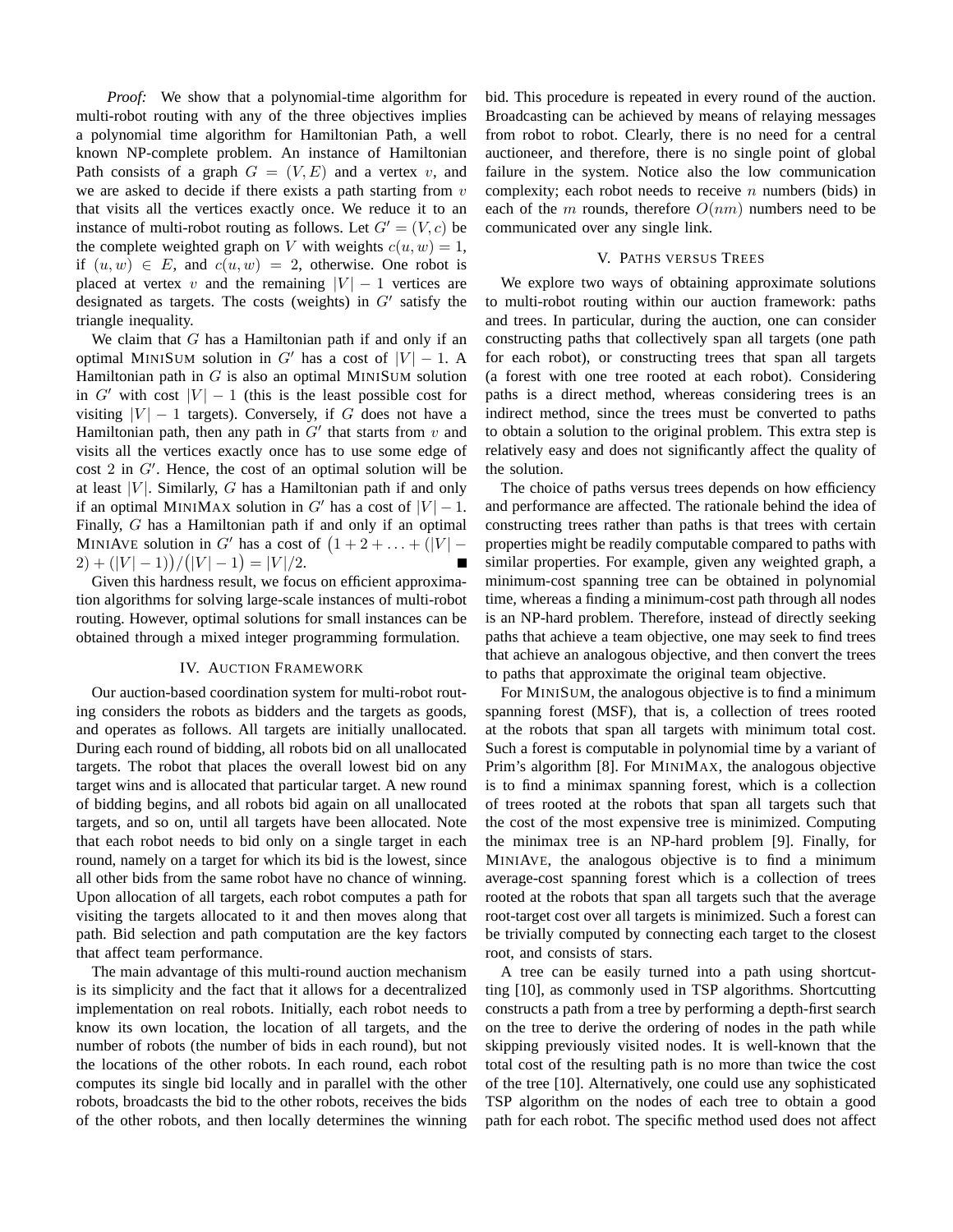the results in this paper as long as the total cost of each path is at most twice the cost of the corresponding tree, which can be guaranteed through shortcutting. Thus, in our auction framework and analysis, we assume that the final step of converting trees into paths incurs an approximation factor of at most 2 (in MINISUM cost).

#### VI. BIDDING RULES

In every round of the auction, the robots use a bidding rule to determine the appropriate (according to the team objective) bid for each target. We suggest a generic methodology for deriving such rules for any given team objective, and we derive six bidding rules for the three team objectives we consider. We divide the bidding rules into two classes depending on whether they aim to build paths or trees.

Suppose that the team objective is expressed as

$$
\min_{\mathcal{A}} f(g(r_1, A_1), \dots, g(r_n, A_n))
$$

where function  $g$  measures the performance of each robot, function f measures the performance of the team, and  $A =$  $\{A_1, A_2, \ldots, A_n\}$  is a partition of the set of targets, where targets in  $A_i$  are allocated to robot  $r_i$ . The three team objectives we consider fit this structure. Let  $RPC(r_i, A_i)$  denote the minimum *robot path cost* for robot  $r_i$  to visit all targets in  $A_i$  from its current location. Similarly, let  $CTPC(r_i, A_i)$ denote the minimum *cumulative target path cost* of all targets in  $A_i$ , again, if robot  $r_i$  visits all targets in  $A_i$  from its current location. Then, the three team objectives can be expressed as

$$
\begin{aligned}\n\text{MINISUM} &: \quad \min_{\mathcal{A}} \sum_{j} RPC(r_j, A_j), \\
\text{MINIMAX} &: \quad \min_{\mathcal{A}} \max_{j} RPC(r_j, A_j), \\
\text{MINIAVE} &: \quad \min_{\mathcal{A}} \frac{1}{m} \sum_{j} CTPC(r_j, A_j).\n\end{aligned}
$$

Let  $(S_1, S_2, \ldots, S_n)$  be the current partial allocation of targets to robots in some round of the auction, and let  $t$  be an unallocated target. We propose the following bidding rule, which is directly derived from the team objective.

**Bidding Rule** Robot r bids on unallocated target t the difference in performance for the given team objective between the current allocation of targets to robots and the allocation that results from the current one if robot  $r$  is additionally allocated target  $t$ .

Consequently, robot  $r_i$  should bid on target t the difference

$$
f(g(r_1, S'_1), \ldots, g(r_n, S'_n)) - f(g(r_1, S_1), \ldots, g(r_n, S_n)),
$$

where  $S'_i = S_i \cup \{t\}$  and  $S'_j = S_j$  for  $i \neq j$ . This generic bidding rule thus performs some sort of hill climbing, aiming to find a good, but not necessarily optimal, allocation. Note that this generic bidding rule may require additional communication for computing the bids. However, for the objectives we consider, bid computation can be done locally.

For the MINISUM team objective, robot  $r_i$  bids on target t

$$
\sum_{j} RPC(r_j, S'_j) - \sum_{j} RPC(r_j, S_j)
$$
  
= 
$$
RPC(r_i, S_i \cup \{t\}) - RPC(r_i, S_i).
$$

For the MINIMAX team objective, robot  $r_i$  bids on target  $t$ 

$$
\max_{j} RPC(r_j, S'_j) - \max_{j} RPC(r_j, S_j)
$$
  
= 
$$
RPC(r_i, S_i \cup \{t\}) - \max_{j} RPC(r_j, S_j).
$$

This derivation uses the fact that  $\max_j RPC(r_j, S'_j)$  =  $RPC(r_i, S'_i)$ ; otherwise, target t would have already been allocated in a previous round of bidding. The term  $\max_i RPC(r_i, S_i)$  can be dropped since the outcome of the auction remains unchanged if all bids change by a constant. Thus, robot  $r_i$  can just bid  $RPC(r_i, S_i \cup \{t\})$  on target t. Last, for the MINIAVE team objective, robot  $r_i$  bids on target t

$$
\frac{1}{m} \sum_{j} CTPC(r_j, S'_j) - \frac{1}{m} \sum_{j} CTPC(r_j, S_j)
$$

$$
= \frac{1}{m} \Big( CTPC(r_i, S_i \cup \{t\}) - CTPC(r_i, S_i) \Big).
$$

The factor  $1/m$  can be dropped since the outcome of the auction remains unchanged if all bids are multiplied by a positive constant. Thus, robot  $r_i$  can bid just  $CTPC(r_i, S_i \cup$  $\{t\}$ ) –  $CTPC(r_i, S_i)$  on target t.

Thus, the bidding rules for the three team objectives are

- BIDSUMPATH:  $RPC(r_i, S_i \cup \{t\}) RPC(r_i, S_i),$
- BIDMAXPATH:  $RPC(r_i, S_i \cup \{t\})$ , and
- BIDAVEPATH:  $CTPC(r_i, S_i \cup \{t\}) CTPC(r_i, S_i)$ .

The robots need to be able to calculate their bids efficiently, but computing RPC or CTPC is NP-hard. Therefore, we assume that each robot  $r_i$  uses a heuristic method to approximate these functions. In particular, we make use of the insertion heuristic for TSP: given a path that visits the targets in  $S_i$ , evaluate all insertions of target  $t$  into all possible positions on the existing path, and choose the one that minimizes the cost of the new path. Our results are not affected if other methods are used, as long as the resulting bids are not worse than the bids computed using the insertion heuristic.

A similar analysis can be used to derive bidding rules for the case of constructing trees. For any robot  $r_i$  and any set of targets  $S_i$ , let  $RTC(r_i, S_i)$  denote the minimum *robot tree cost*, that is, the cost of a minimum spanning tree over the nodes  $\{r_i\} \cup S_i$ . Similarly, let  $CTTC(r_i, S_i)$  denote the minimum *cumulative target tree cost* which is the sum of roottarget costs for all targets in  $S_i$  in a spanning tree over  $\{r_i\} \cup S_i$ with root  $r_i$ . Without going through details, the bidding rules for the three team objectives in this case are

- BIDSUMTREE:  $RTC(r_i, S_i \cup \{t\}) RTC(r_i, S_i),$
- BIDMAXTREE:  $RTC(r_i, S_i \cup \{t\})$ , and
- BIDAVETREE:  $CTTC(r_i, S_i \cup \{t\}) CTTC(r_i, S_i)$ .

Given the sequential nature of allocation, the TREE bidding rules can be further simplified. In particular, a tree over  $S_i$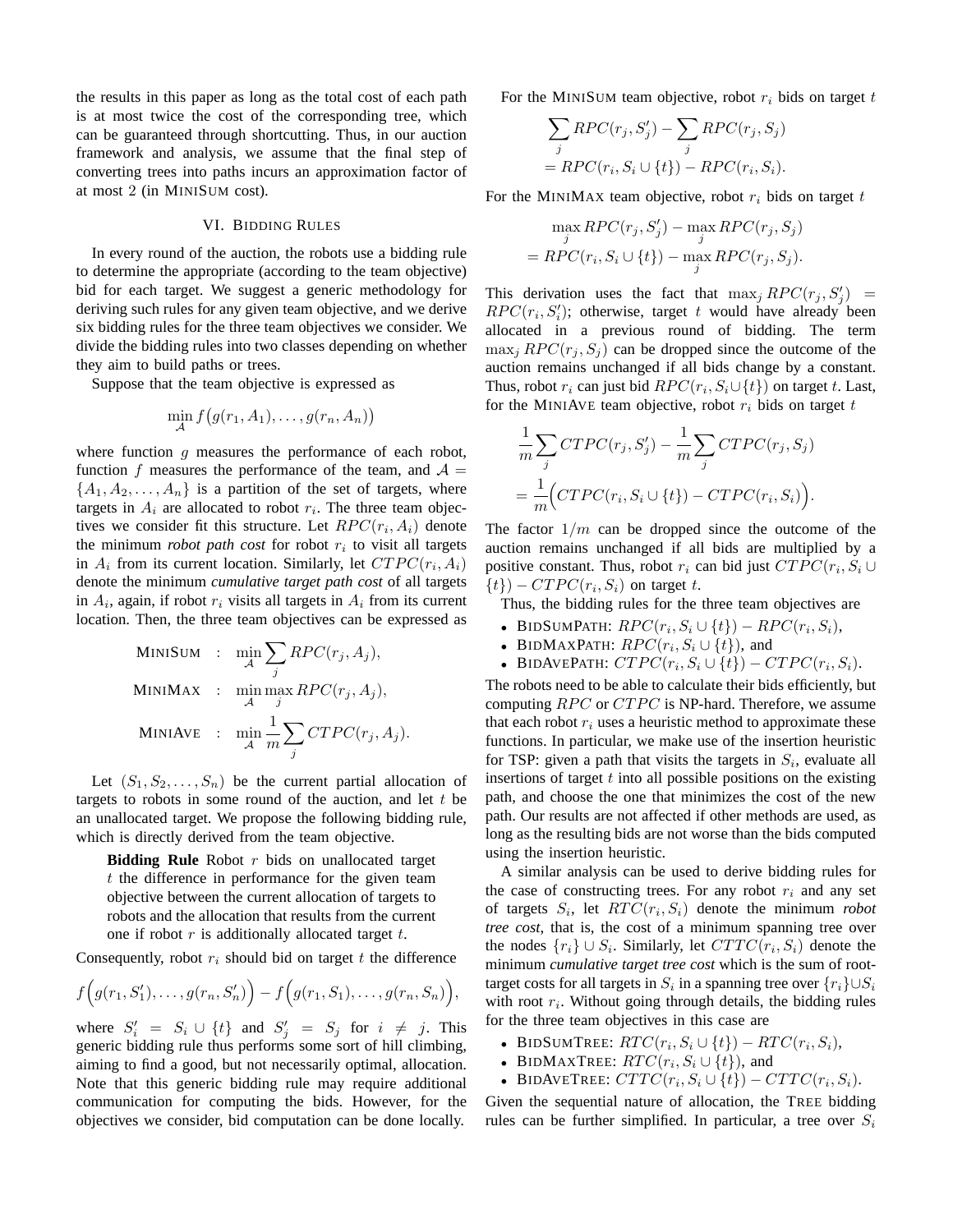remains unchanged within a tree over  $S_i \cup \{t\}$  under any of the three objectives. This is true because target  $t$  was not allocated in earlier rounds (even though it was present and available), and hence it does not offer a better way to connect nodes in  $S_i$ . For the BIDSUMTREE and BIDMAXTREE rules, target  $t$  is connected to  $S_i$  through the cheapest edge, whereas for the BIDAVETREE rule, it is connected directly to the root  $r_i$  because of the triangle inequality assumption. In other words,  $RTC(r_i, S_i \cup \{t\}) = RTC(r_i, S_i) + c(S_i \cup \{r_i\}, t),$ where  $c(S_i \cup \{r_i\}, t)$  is the cost of the cheapest edge between any node in  $S_i \cup \{r_i\}$  and t, and  $CTTC(r_i, S_i \cup \{t\})$  =  $CTTC(r_i, S_i) + c(r_i, t)$ . Thus, the rules can be expressed as:

- BIDSUMTREE:  $c(S_i \cup \{r_i\}, t)$ ,
- BIDMAXTREE:  $RTC(r_i, S_i) + c(S_i \cup \{r_i\}, t)$ , and
- BIDAVETREE:  $c(r_i, t)$ .

Bids for the TREE rules are computable in polynomial time.

#### VII. SUMMARY OF RESULTS

We assess the performance of each bidding rule theoretically in comparison to optimal performance and with respect to each of the three team objectives. This is done in terms of upper and lower bounds on the performance ratio (maximum ratio of rule performance over optimal performance).

If  $I(n,m)$  is the class of all instances of multi-robot routing with  $n$  robots and  $m$  targets, an upper bound on the performance ratio for a rule  $R$  and an objective  $X$  is a function  $UB(n, m, R, X)$  such that for any n and m:

$$
\max_{I \in I(n,m)} \frac{R(I,X)}{O(I,X)} \leq \text{UB}(n,m,R,X) ,
$$

where  $R(I, X)$  is the cost of the solution under objective X for instance  $I \in I(n,m)$  obtained using rule R and  $O(I, X)$  is the optimal cost under objective X for instance I. The performance ratio is lower bounded by a function  $LB(n, m, R, X)$ if there exists some infinite family of instances  $\mathcal F$  such that for each  $I \in \mathcal{F}$ :

$$
LB(n_I, m_I, R, X) \leq \frac{R(I, X)}{O(I, X)},
$$

where  $n_I$  and  $m_I$  are the number of robots and targets in instance I. Therefore, the performance ratio cannot be less than  $LB(n,m,R,X)$ . An upper bound provides a guarantee on the performance of the corresponding rule for the corresponding objective, whereas a lower bound usually represents pathological cases that demonstrate worst-case behavior.

It should be pointed out that each bidding rule essentially represents a family of rules. For the PATH rules, we do not specify a particular choice for the computation of the functions  $RPC$  and  $CTPC$ . This choice can be anything between computing them optimaly (NP-hard) and computing them approximately through the insertion heuristic (polynomial). However, we assume that whatever the choice, the approximation will not be worse than the insertion heuristic approximation. Similarly, for the TREE rules we do not specify a particular choice for the conversion of trees to paths, which can range from computing optimal paths (NP-hard) to using

# TABLE I

BOUNDS ON PERFORMANCE RATIO (RULE PERFORMANCE OVER OPTIMAL PERFORMANCE) WITH  $n$  ROBOTS AND  $m$  TARGETS.

| <b>Bidding</b>    | <b>Team Objective</b> |                 |                        |         |                        |                 |
|-------------------|-----------------------|-----------------|------------------------|---------|------------------------|-----------------|
| Rule              | <b>MINISUM</b>        |                 | <b>MINIMAX</b>         |         | <b>MINIAVE</b>         |                 |
|                   | Lower                 | Upper           | Lower                  | Upper   | Lower                  | Upper           |
| <b>BIDSUMPATH</b> | 1.5                   | $\overline{2}$  | $\boldsymbol{n}$       | 2n      | $m+1$                  | 2m              |
| <b>BIDMAXPATH</b> | $\boldsymbol{n}$      | 2n              | $n+1$                  | 2n      | $\Omega(m^{1/3})$      | 2m              |
| <b>BIDAVEPATH</b> | m                     | 2m <sup>2</sup> | $n+1$<br>$\mathcal{D}$ | $2m^2n$ | $\Omega(m^{1/3})$      | 2m <sup>2</sup> |
| <b>BIDSUMTREE</b> | 1.5                   | $\overline{2}$  | $\boldsymbol{n}$       | 2n      | $m+1$<br>$\mathcal{D}$ | 2m              |
| <b>BIDMAXTREE</b> | $\boldsymbol{n}$      | 2n              | $n+1$                  | 2n      | $\Omega(m^{1/3})$      | 2m              |
| <b>BIDAVETREE</b> | m                     | 2m              | $n+1$                  | 2mn     | $\Omega(m^{1/3})$      | 2m <sup>2</sup> |

shortcutting (polynomial). Once again, we only assume that, whatever the choice, the cost of each path is at most twice the cost of the corresponding tree as guaranteed by shortcutting. Our bounds apply to the entire family of rules. In deriving the upper bounds, we do not assume any better heuristic than the insertion heuristic or shortcutting. In addition, the lower bounds hold even if RPC and CTPC, as well as the conversion of trees to paths, are computed optimally.

Table I summarizes our results. The PATH and the TREE rules offer almost identical guarantees, which implies that they are not fundamentally different from a theoretical point of view. In practice, the PATH rules yield somewhat better solutions, as they build paths directly, whereas the TREE rules are computationally more efficient, since bid computation for the TREE rules is much faster than for the PATH rules. Given that often  $n \ll m$ , it is clear that the best guarantees are offered for the MINISUM and the MINIMAX objectives, whereas there are only loose guarantees for the MINIAVE objective. Independently of the objective, the BIDSUMPATH and BIDSUMTREE rules provide uniformly the best guarantees. Overall, our results show that our auction-based methods constitute a principled, viable approach to multi-robot routing.

#### VIII. ANALYSIS

In this section we prove the bounds in Table I. We make the following notational conventions. The solution found by using any of the bidding rules is marked with the name of the rule, e.g. BIDSUMTREE. An optimal solution for each team objective is denoted by OPTSUM, OPTMAX, and OPTAVE, respectively, and the cost of a solution  $S$  according to each team objective by  $Sum(S)$ ,  $MAX(S)$ , and  $AVE(S)$ , respectively. With a slight abuse of notation, if  $F$  is a forest, we also use  $Sum(F)$  for the total cost of the forest,  $MAX(F)$  for the cost of the most expensive tree in the forest, and  $AVE(F)$ for the average of all root-target costs in the forest.

The following lemma on the relationship of the various objective functions is used repeatedly.

**Lemma 1:** Let  $F$  be a spanning forest rooted at the robots, that spans all targets in an instance of multi-robot routing with  $n$  robots and  $m$  targets. Then, it holds that

$$
AVE(F) \leq MAX(F) \leq SUM(F) \leq n \, MAX(F),
$$
  
 
$$
Sum(F) \leq m \, Ave(F).
$$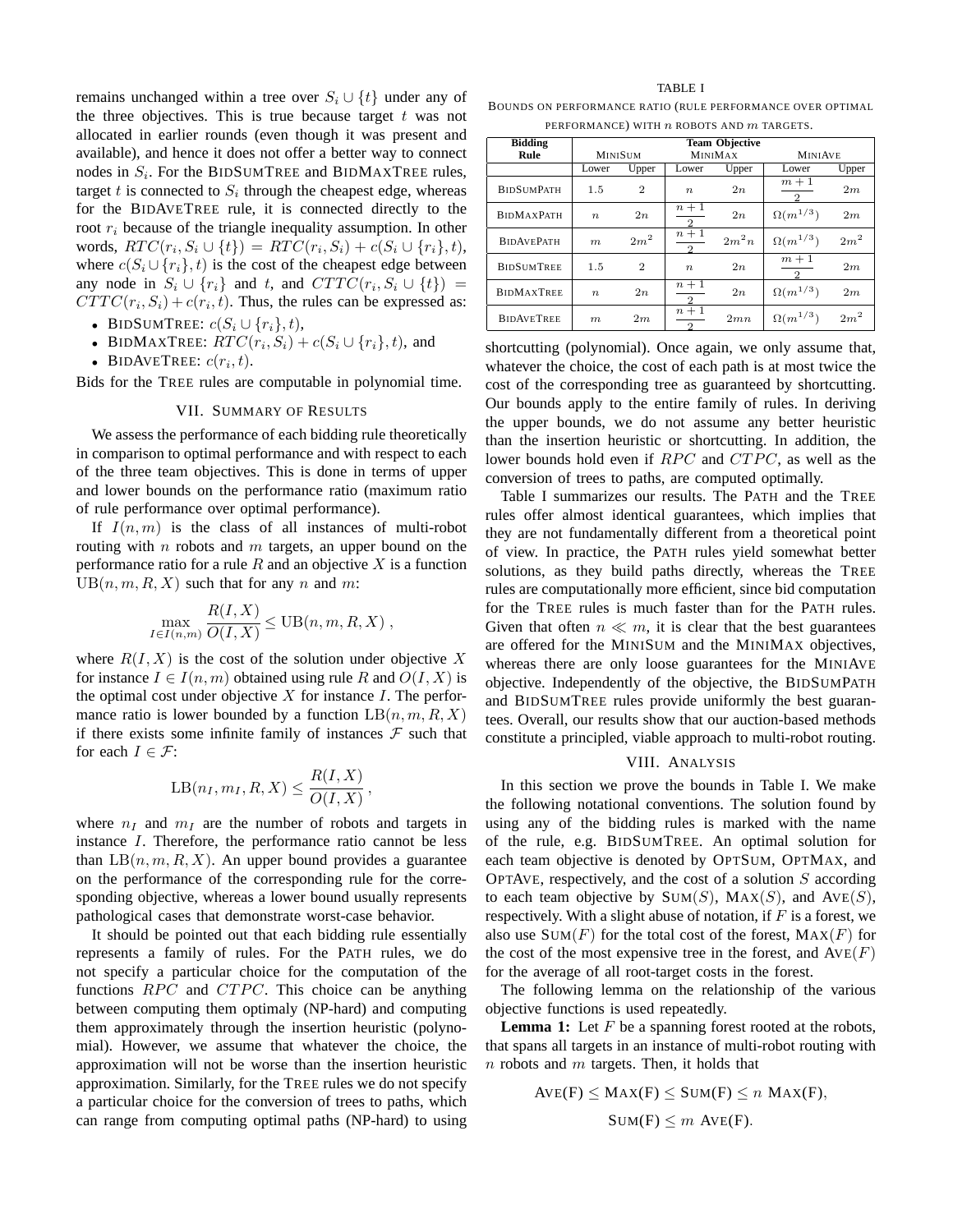*Proof:* The maximum root-target cost of any target can be at most equal to the cost of the most expensive tree in the forest. Therefore, the average of the root-target costs cannot be more than the cost of the most expensive tree in the forest. Furthermore, the cost of the most expensive tree in the forest cannot exceed the total cost of the forest. The total cost of the forest cannot exceed an  $n$ -multiple of the cost of the most expensive tree, since there are at most  $n$  trees in the forest. Finally, there are  $m$  targets in the forest and the contribution of each target to the total cost of the forest is no more than its root-target cost. Therefore, the total cost of the forest cannot exceed the sum of all root-target costs, which can be expressed as an m-multiple of the average root-target cost. Note that Lemma 1 holds even if  $F$  is a collection of disjoint robot paths which span all targets.

### *A. Upper Bounds for* BIDSUMPATH

**Theorem 2:** The performance ratio of the BIDSUMPATH bidding rule for the MINISUM team objective is at most 2.

*Proof:* Let  $G = (R \cup T, c)$  be the weighted graph over all robot and target nodes. In each round  $k$  of the auction,  $k = 0, \ldots, m - 1$ , let  $V_k$  be the set of robot nodes and allocated target nodes and  $\bar{V}_k$  the set of unallocated target nodes. The sets  $V_k$  and  $\bar{V}_k$  define a cut over G, and, obviously,  $V_0 = R$ ,  $\bar{V}_0 = T$ ,  $V_m = R \cup T$ , and  $\bar{V}_m = \emptyset$ . In each round k, BIDSUMPATH selects a target  $t \in \overline{V}_k$  that can be added to one of the paths in  $V_k$  with the least additional cost. Let this cost be  $b(\tilde{V}_k, \bar{V}_k)$ , which is exactly the bid placed by the winning robot. Therefore, the SUM cost of the solution found by BIDSUMPATH at the end of the auction is:

$$
SUM(BIDSUMPATH) = \sum_{k=0}^{m-1} b(V_k, \bar{V}_k)
$$

Let  $c(V_k, \bar{V}_k)$  be the cost of a cheapest edge across the cut  $(V_k, \overrightarrow{V}_k)$ . A target in  $\overrightarrow{V}_k$  corresponding to a cheapest edge can be inserted into some path in  $V_k$  with a cost increase of at most  $2c(V_k, \bar{V}_k)$  in SUM cost (because of the triangle inequality assumption). Since the BIDSUMPATH rule identifies an insertion with minimum increase in SUM cost, it must be the case that  $b(V_k, \bar{V}_k) \leq 2c(V_k, \bar{V}_k)$ . Hence,

$$
SUM(BIDSUMPATH) \leq 2\sum_{k=0}^{m-1} c(V_k, \bar{V}_k)
$$

Consider another graph  $G'$  which is identical to  $G$  except that exactly  $m$  edges have their costs lowered. In particular, for every cut  $(V_k, \bar{V}_k)$  the cost of a cheapest edge connecting t (the target selected by BIDSUMPATH) to  $V_k$  is lowered to  $c(V_k, \bar{V}_k)$ (the cost of a cheapest edge across the cut) in  $G'$ . Clearly, those m edges in  $G'$  form an MSF in  $G'$  (it is equivalent to running Prim's algorithm starting with the robot nodes connected to each other with zero cost). An MSF in  $G$  cannot have less SUM cost than any MSF in  $G'$ , since we have only lowered costs while constructing  $G'$  from  $G$ . Therefore, we obtain:

$$
\sum_{k=0}^{m-1} c(V_k, \overline{V}_k) = \text{SUM}\big(\text{MSF}(G')\big) \le \text{SUM}\big(\text{MSF}(G)\big).
$$

which implies that

$$
Sum(BIDSUMPATH) \le 2 Sum(MSF(G)). \tag{1}
$$

An optimal solution OPTSUM for the MINISUM team objective is also a spanning forest in  $G$ , therefore it is true that

$$
Sum(MSF(G)) \leq SUM(OPTSUM).
$$

Thus, we conclude that

$$
SUM(BIDSUMPATH) \leq 2 SUM(OPTSUM).
$$

Using Equation (1), Lemma 1, and the fact that both OPT-MAX and OPTAVE are spanning forests, we also conclude:

**Corollary 1:** The performance ratio of the BIDSUMPATH bidding rule for the MINIMAX team objective is at most  $2n$ .

**Corollary 2:** The performance ratio of the BIDSUMPATH bidding rule for the MINIAVE team objective is at most  $2m$ .

#### *B. Upper Bounds for* BIDMAXPATH

**Theorem 3:** The performance ratio of the BIDMAXPATH bidding rule for the MINISUM team objective is at most 2n.

*Proof:* As in Theorem 2, consider the cuts  $(V_k, \bar{V}_k)$  in each round k of the auction. Let  $c(V_k, \bar{V}_k)$  be the cost of a cheapest edge across the cut  $(V_k, \overline{V}_k)$  and  $P_i^k$ ,  $i = 1, ..., n$ , be the robot paths in  $V_k$ . We establish by induction that in any round k, the SUM cost of each path  $P_i^k$  is bounded by:

$$
\text{SUM}(P_i^k) \le 2 \sum_{j=0}^{k-1} c(V_j, \bar{V}_j)
$$

The base case is certainly true as  $P_i^0 = \{r_i\}$  (a single node),  $SUM(P_i^0) = 0$ . Assume that the assertion holds for k. In the next round, BIDMAXPATH allocates a target  $t \in \overline{V}_k$  that minimizes the cost of the most expensive path in  $V_{k+1}$ . The path  $P_r^{k+1}$  where t was added must be the most expensive path in  $V_{k+1}$ , otherwise t would have been allocated in some previous round. Therefore, for any path  $P_i^{k+1}$  in  $V_{k+1}$  it is true that

$$
Sum(P_i^{k+1}) \leq SUM(P_r^{k+1}).
$$

Let  $(t'', t')$  be the cheapest edge across the cut  $(V_k, \bar{V}_k)$ , with  $t' \in \overline{V}_k$ . Also, let  $P_{r'}^k \subseteq V_k$  be the path containing  $t''$ . Target  $t'$  can be inserted into path  $P_{r'}^k$  with an increase of at most  $2c(V_k, \bar{V}_k)$  in the SUM cost of  $P_{r'}^k$  (because of the triangle inequality assumption). Since  $BIDMAXPATH$  chose to insert  $t$ in  $P_r^k$  in round k, it must be the case that

$$
SUM(P_r^{k+1}) \leq SUM(P_{r'}^k) + 2 c(V_k, \bar{V}_k)
$$

Finally, by the inductive hypothesis we have

$$
SUM(P_i^{k+1}) \le 2\sum_{j=0}^{k-1} c(V_j, \bar{V}_j) + 2 c(V_k, \bar{V}_k) = 2\sum_{j=0}^{k} c(V_j, \bar{V}_j).
$$

Since the MAX cost of the BIDMAXPATH solution is the SUM cost of the most expensive path, we conclude that

$$
\text{Max(BIDMAXPATH)} \leq 2 \sum_{j=0}^{m-1} c(V_j, \bar{V}_j).
$$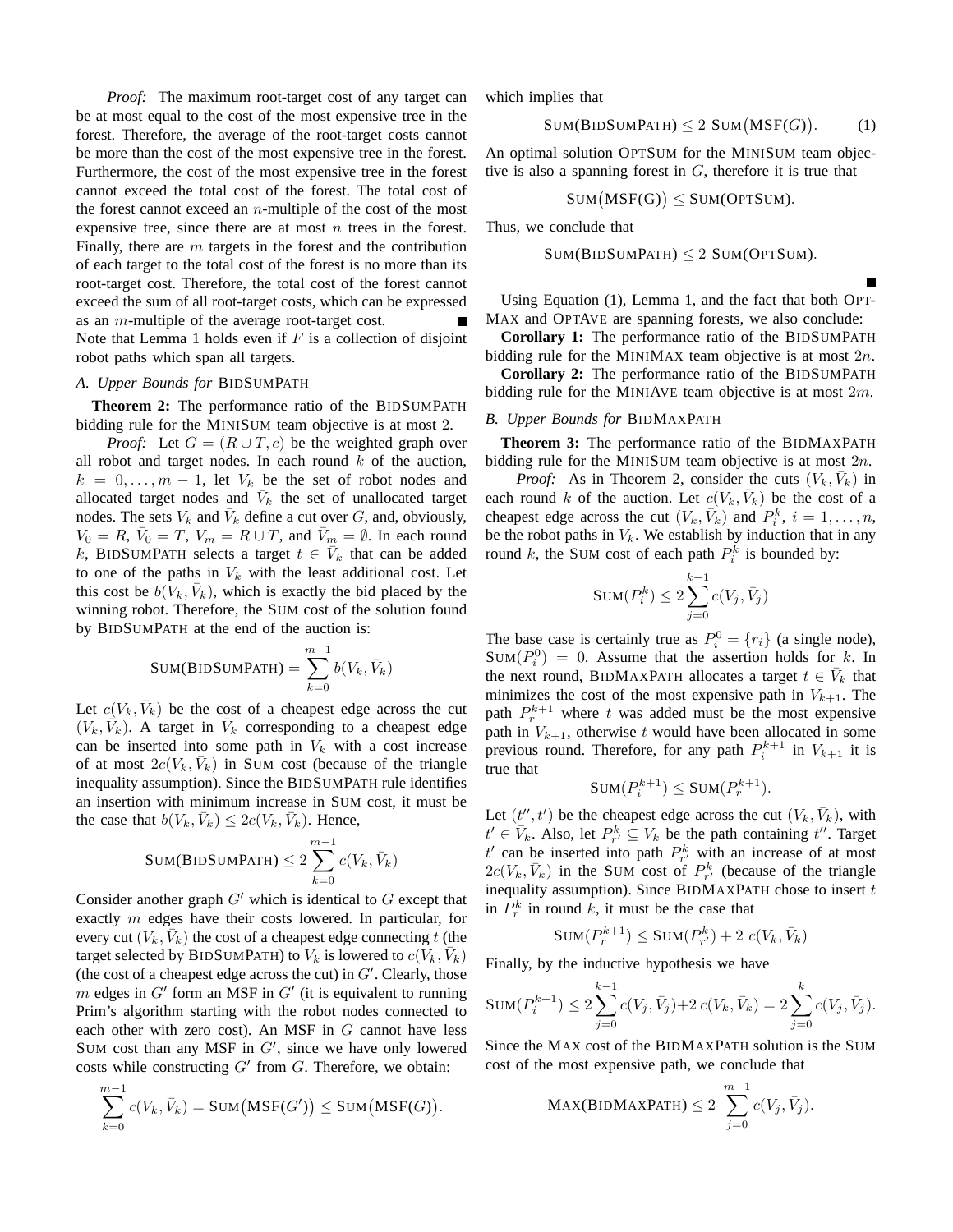Using the construction for graph  $G'$  as in Theorem 2, we have

$$
MAX(BIDMAXPATH) \le 2 SUM(MSF). \tag{2}
$$

An optimal solution OPTSUM for the MINISUM team objective is also a spanning forest, so by Lemma 1 we have

$$
SUM(BIDMAXPATH) \leq 2n SUM(OPTSUM).
$$

Using Equation (2), Lemma 1, and the fact that both OPT-MAX and OPTAVE are spanning forests, we also conclude:

**Corollary 3:** The performance ratio of the BIDMAXPATH bidding rule for the MINIMAX team objective is at most  $2n$ .

**Corollary 4:** The performance ratio of the BIDMAXPATH bidding rule for the MINIAVE team objective is at most  $2m$ .

# *C. Upper Bounds for* BIDAVEPATH

**Theorem 4:** The performance ratio of the BIDAVEPATH bidding rule for the MINISUM team objective is at most  $2m^2$ .

*Proof:* As in Theorem 2, consider the cuts  $(V_k, \bar{V}_k)$  in each round  $k$  of the auction. In each round  $k$ , BIDAVEPATH selects a target  $t \in \overline{V}_k$  that is added to one of the paths in  $V_k$  with the least increase in the AVE team objective. Let this increase be  $b(V_k, \bar{V}_k)$  which corresponds to the bid placed by the winning robot. Therefore, the AVE cost of the solution found by BIDAVEPATH at the end of the auction is:

$$
AVE(BIDAVEPATH) = \sum_{k=0}^{m-1} b(V_k, \bar{V}_k)
$$

Let  $c(R, \bar{V}_k)$  be the cost of a cheapest edge across the sets R and  $\bar{V}_k$ , that is, the cost of a cheapest edge between some unallocated target  $t'$  and some robot  $r'$ . Target  $t'$  can always be inserted as the first target in the path of  $r'$  in  $V_k$ . Such an insertion causes an increase of at most  $2c(R, \bar{V}_k)$  in the robot-target cost of each target in the path because of the triangle inequality assumption, while the robot-target cost of  $t'$  is  $c(R, \bar{V}_k)$ . In the worst case, this insertion occurs at a path that contains all other targets. Since the increase of the robottarget cost for each of the m targets is at most  $2c(R, \bar{V}_k)$ , so is the increase in AVE cost. Since the BIDAVEPATH rule identifies the insertion with the least increase in each round, it must be the case that  $b(V_k, \bar{V}_k) \leq 2c(R, \bar{V}_k)$ , and therefore

$$
AVE(BIDAVEPATH) \leq 2\sum_{k=0}^{m-1} c(R, \bar{V}_k).
$$

It holds that  $c(R, \bar{V}_k) \leq$  SUM(MSF), since in an MSF, no robot can reach a target with cost less than the cheapest direct edge from any robot to that target. Therefore,

$$
AVE(BIDAVEPATH) \le 2m \text{ SUM(MSF)}. \tag{3}
$$

An optimal solution OPTSUM for the MINISUM team objective is also a spanning forest, so by Lemma 1 we have that

$$
SUM(BIDAVEPATH) \leq 2m^2
$$
  $SUM(OPTSUM)$ .

Using Equation (3), Lemma 1, and the fact that both OPT-MAX and OPTAVE are spanning forests, we also conclude:

**Corollary 5:** The performance ratio of the BIDAVEPATH bidding rule for the MINIMAX team objective is at most  $2m^2n$ .

**Corollary 6:** The performance ratio of the BIDAVEPATH bidding rule for the MINIAVE team objective is at most  $2m^2$ .

## *D. Upper Bounds for* BIDSUMTREE

**Theorem 5:** The performance ratio of the BIDSUMTREE bidding rule for the MINISUM team objective is at most 2 [6].

*Proof:* The bid placed by each robot in each round is equal to the cost of adding the closest unallocated target to its own subtree. Considering all robot nodes as connected with each other with zero cost, the auction with the BIDSUMTREE rule is identical to Prim's algorithm for MST [8]. Therefore, the tree found by this rule is indeed an MSF. Converting the trees of an MSF to paths incurs a factor of 2, therefore:

$$
SUM(BIDSUMTree) \le 2 SUM(MSF). \tag{4}
$$

An optimal solution OPTSUM for the MINISUM team objective is also a spanning forest, therefore we conclude that

$$
Sum(BIDSUMTREE) \leq 2 SUM(OPTSUM).
$$

Using Equation (4), Lemma 1, and the fact that both OPT-MAX and OPTAVE are spanning forests, we also conclude:

**Corollary 7:** The performance ratio of the BIDSUMTREE bidding rule for the MINIMAX team objective is at most  $2n$ .

**Corollary 8:** The performance ratio of the BIDSUMTREE bidding rule for the MINIAVE team objective is at most  $2m$ .

#### *E. Upper Bounds for* BIDMAXTREE

**Theorem 6:** The performance ratio of the BIDMAXTREE bidding rule for the MINISUM team objective is at most 2n.

*Proof:* As in Theorem 2, consider the cuts  $(V_k, \bar{V}_k)$  in each round k of the auction. Let  $c(V_k, \bar{V}_k)$  be the cost of the cheapest edge across the cut  $(V_k, \bar{V}_k)$ . We establish by induction that in any round of the auction, the SUM cost of any tree  $T_i^k$ ,  $i = 1, ..., n$ , in  $V_k$  is bounded as follows:

$$
\texttt{SUM}(T_i^k) \leq \sum_{j=0}^{k-1} c(V_j, \bar{V}_j)
$$

The base case is certainly true as  $T_i^0 = \{r_i\}$  (a single node),  $SUM(T_i^0) = 0$ . Assume that the assertion holds for k. In the next round, BIDMAXTREE allocates a target  $t \in \overline{V}_k$  that minimizes the cost of the most expensive tree in  $V_{k+1}$ . The tree  $T_r^{k+1}$  where t was added must be the most expensive tree in  $V_{k+1}$ ; otherwise, t would have been allocated in some previous round. Therefore, for any tree  $T_i^{k+1}$  in  $V_{k+1}$  it is true that

$$
SUM(T_i^{k+1}) \leq SUM(T_r^k) + c(T_r^k, t)
$$

Let  $(t'', t')$  be the cheapest edge across the cut  $(V_k, \bar{V}_k)$ , with  $t' \in V_k$ . Also, let  $T_{r'}^k \subseteq V_k$  be the tree containing  $t''$ . Since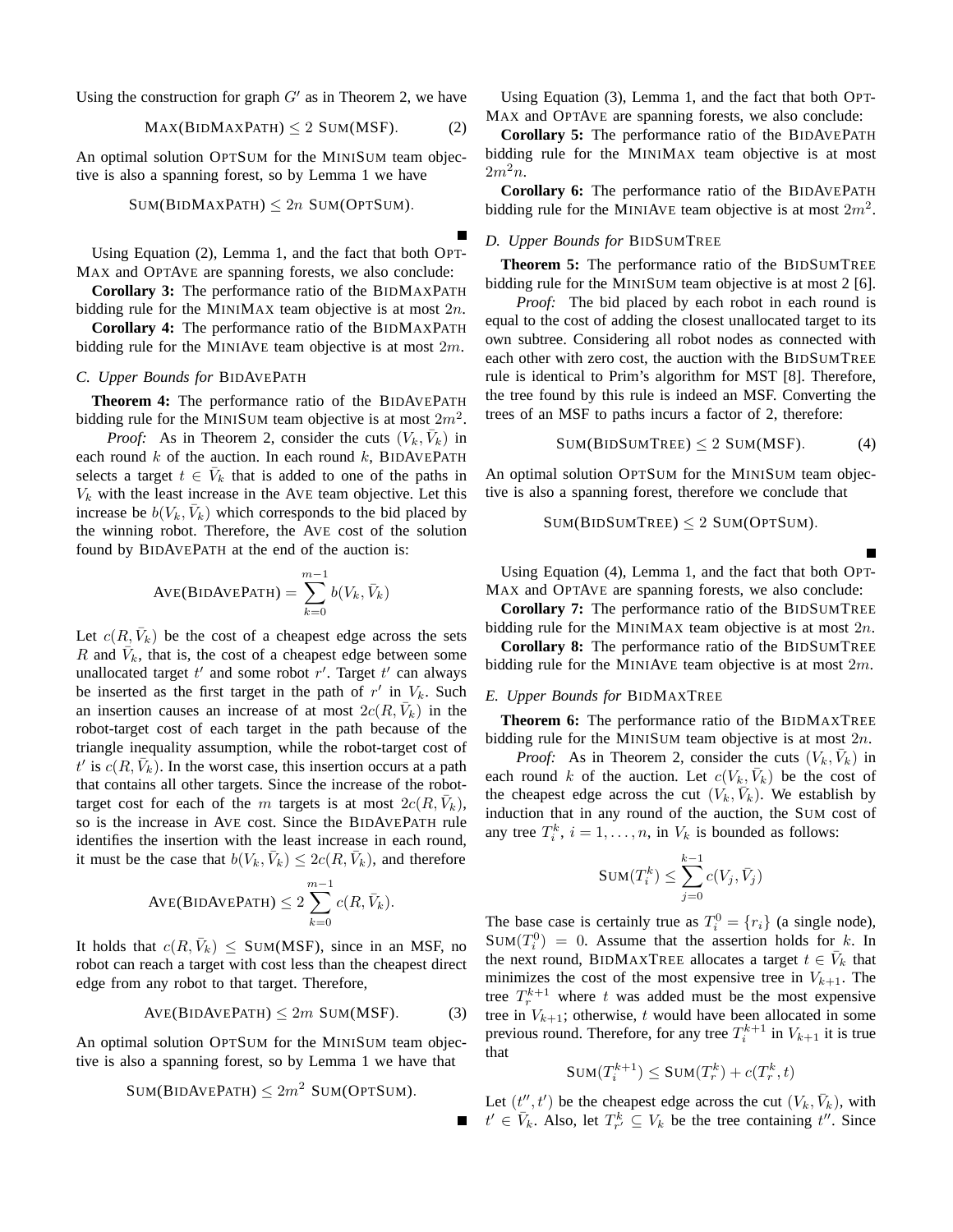$$
\begin{array}{c|c}1+\epsilon & 1 & 1+\epsilon \\ \hline & \longleftrightarrow & \text{ } & \longleftrightarrow & \text{ } \\ \hline \end{array}
$$

Fig. 1. A simple instance with 2 robots (squares) and two targets (circles).

BIDMAXTREE chose to attach t to  $T_r^k$  in round k, it must be the case that

$$
SUM(T_r^k) + c(T_r^k, t) \leq SUM(T_{r'}^k) + c(T_{r'}^k, t'),
$$

or, using the fact that  $c(T_{r'}^k, t') = c(V_k, \bar{V}_k)$ :

$$
\text{SUM}(T_i^{k+1}) \le \text{SUM}(T_{r'}^k) + c(V_k, \bar{V}_k).
$$

Finally, by the inductive hypothesis

$$
SUM(T_i^{k+1}) \leq \sum_{j=0}^{k-1} c(V_j, \bar{V}_j) + c(V_k, \bar{V}_k) = \sum_{j=0}^{k} c(V_j, \bar{V}_j).
$$

Since the MAX cost of the BIDMAXTREE solution is at most twice the SUM cost of the most expensive tree (taking into account the conversion of trees to paths), we conclude that

$$
\text{Max(BIDMAXTree)} \leq 2 \sum_{j=0}^{m-1} c(V_j, \bar{V}_j).
$$

Using the construction for graph  $G'$  as in Theorem 2, we have

$$
MAX(BIDMAXTREE) \le 2 SUM(MSF), \tag{5}
$$

An optimal solution OPTSUM for the MINISUM team objective is also a spanning forest, so by Lemma 1 we have

$$
Sum(BIDMAXTREE) \leq 2n \text{ SUM(OPTSUM)}.
$$

Using Equation (5), Lemma 1, and the fact that both OPT-MAX and OPTAVE are spanning forests, we also conclude:

**Corollary 9:** The performance ratio of the BIDMAXTREE bidding rule for the MINIMAX team objective is at most  $2n$ .

**Corollary 10:** The performance ratio of the BIDMAXTREE bidding rule for the MINIAVE team objective is at most  $2m$ .

## *F. Upper Bounds for* BIDAVETREE

**Theorem 7:** The performance ratio of the BIDAVETREE bidding rule for the MINISUM team objective is at most  $2m$ .

*Proof:* Under the BIDAVETREE rule, the intermediate spanning forest at the end of the auction will consist of stars, one for each robot, where each target is connected directly to the closest (in terms of cost) robot. Because of the triangle inequality assumption, direct connections minimize the robottarget costs, and therefore the average.

Let  $c^*$  be the cost of the most expensive robot-target edge in the forest. It holds that  $c^* \leq$  SUM(MSF), since in an MSF, no robot can reach a target with cost less than the cheapest direct edge from any robot to that target. Since there are  $m$ targets in total, the SUM cost of the forest is at most  $mc^*$ , and thus, the SUM cost of BIDAVETREE can be at most  $2mc^*$ ,

$$
SUM(BIDAVETree) \le 2mc^* \le 2m \text{ SUM(MSF)}, \quad (6)
$$



Fig. 2. Parallel lines construction: n robots and  $m = n$  targets spaced evenly (distance of  $\beta$ ) on two parallel lines (one for robots, one for targets). The distance between the two lines is 1, except for the left-most robot which is a little closer to its corresponding target.

where the factor of 2 comes from the conversion of stars to paths. Thus, given that any optimal solution OPTSUM is also a spanning forest, we conclude that

 $Sum(BIDAVETree) \leq 2m$  SUM(OPTSUM).

Using Equation (6), Lemma 1, and the fact that both OPT-MAX and OPTAVE are spanning forests, we also conclude:

**Corollary 11:** The performance ratio of the BIDAVETREE bidding rule for the MINIMAX team objective is at most 2mn.

**Corollary 12:** The performance ratio of the BIDAVETREE bidding rule for the MINIAVE team objective is at most  $2m^2$ .

## *G. Lower bounds*

In all example instances, robots are shown as squares, single targets as open circles, clusters of targets as solid circles, and  $\epsilon$ represents an arbitrarily small positive number. The examples that yield lower bounds for the TREE rules are identical to those for the PATH rules, and therefore, they are omitted.

BIDSUMPATH applied to the instance in Figure 1 allocates both targets to the robot on the right with a SUM cost of  $3+\epsilon \approx 3$ , as opposed to the OPTSUM cost of  $2+2\epsilon \approx 2$  (one target to each robot). By replicating the construction, we obtain an infinite family of such instances, thus a lower bound for the performance ratio of BIDSUMPATH for MINISUM is 1.5.

Applying the BIDSUMPATH rule to the example in Figure 2 with  $\beta = 1 - \epsilon$  yields a solution that allocates all targets to the left-most robot, and a path that runs through all targets left to right. Obviously, MAX(BIDSUMPATH)  $\approx n$ , whereas  $MAX(OPTMAX) = 1$  (each robot visits its corresponding target). Therefore, a lower bound for the performance ratio of BIDSUMPATH for MINIMAX is  $n = m$ . Similarly,  $AVE(BIDSUMPATH) \approx (1 + 2 + ... + n)/n = (n + 1)/2$ , whereas  $AVE(OPTAVE) = 1$  (each robot visits its corresponding target). Therefore, a lower bound for the performance ratio of BIDSUMPATH for MINIAVE is  $(n+1)/2 = (m+1)/2$ .

Applying BIDMAXPATH to the instance in Figure 2 with  $\beta = \epsilon$  yields a solution that allocates one target to each robot. Thus,  $SUM(BIDMAXPATH) = n$ , whereas  $SUM(OPTSUM) =$  $1 + n\epsilon \approx 1$  (the left most robot takes all targets) for  $\epsilon = o(1/n)$ . Thus, a lower bound for the performance ratio of BIDMAXPATH for MINISUM is  $n = m$ . Similarly,  $Sum(BIDAVEPATH) = n$ , whereas  $Sum(OPTSum) \approx 1$  (the left-most robot takes all targets). Thus, a lower bound for the performance ratio of BIDAVEPATH for MINISUM is  $n = m$ .

Applying BIDMAXPATH (or BIDAVEPATH) to the instance in Figure 3 yields a solution that allocates one target per cluster to each robot. The path of each robot traverses the grid